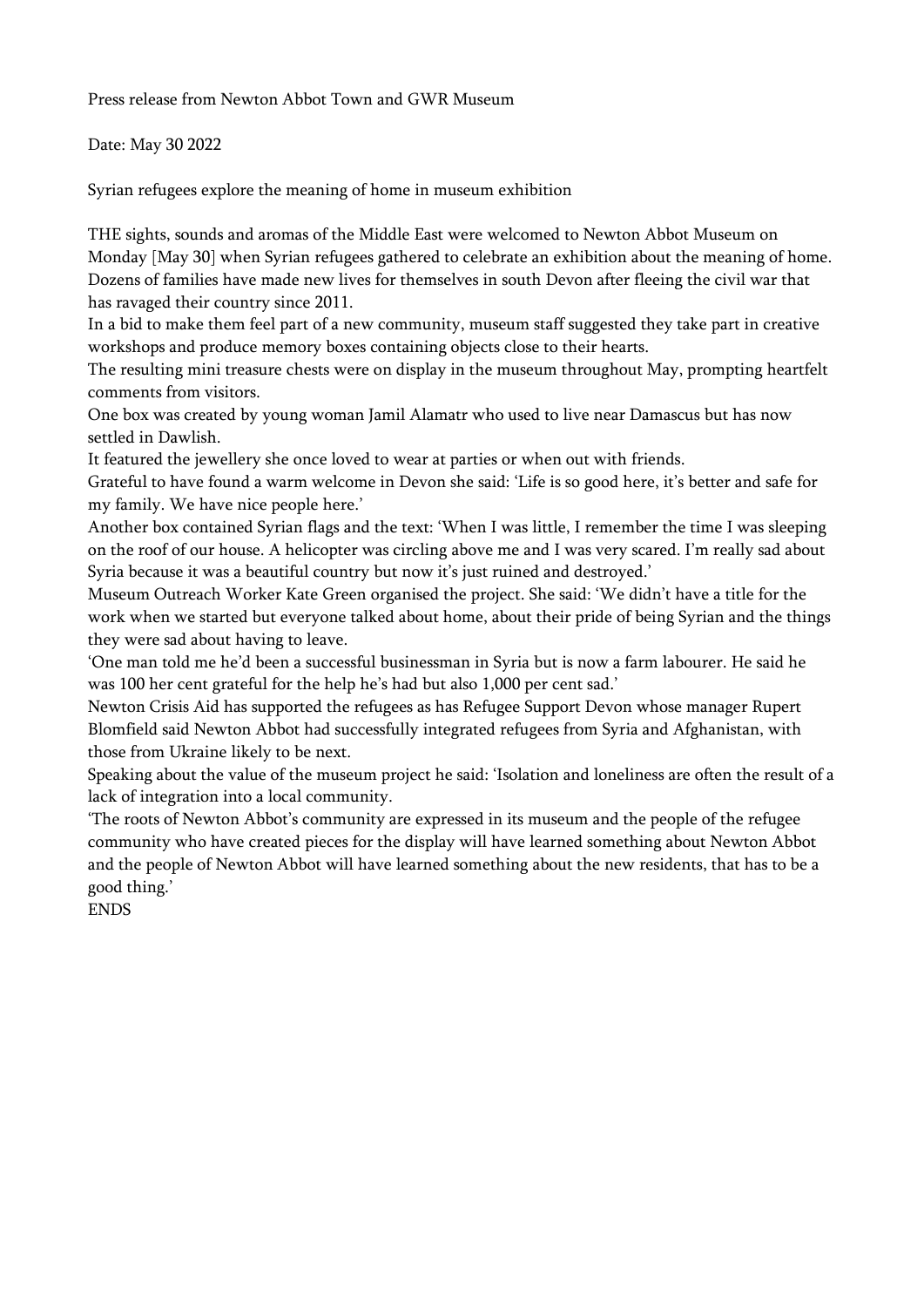Jamil Alamatr with her memory box







Families and support workers who have taken part in the project with Mayor Cllr Carol Bunday and representatives from Newton Crisis Aid and Refugee Support Devon. Traditional Middle Eastern food was served alongside cream teas.